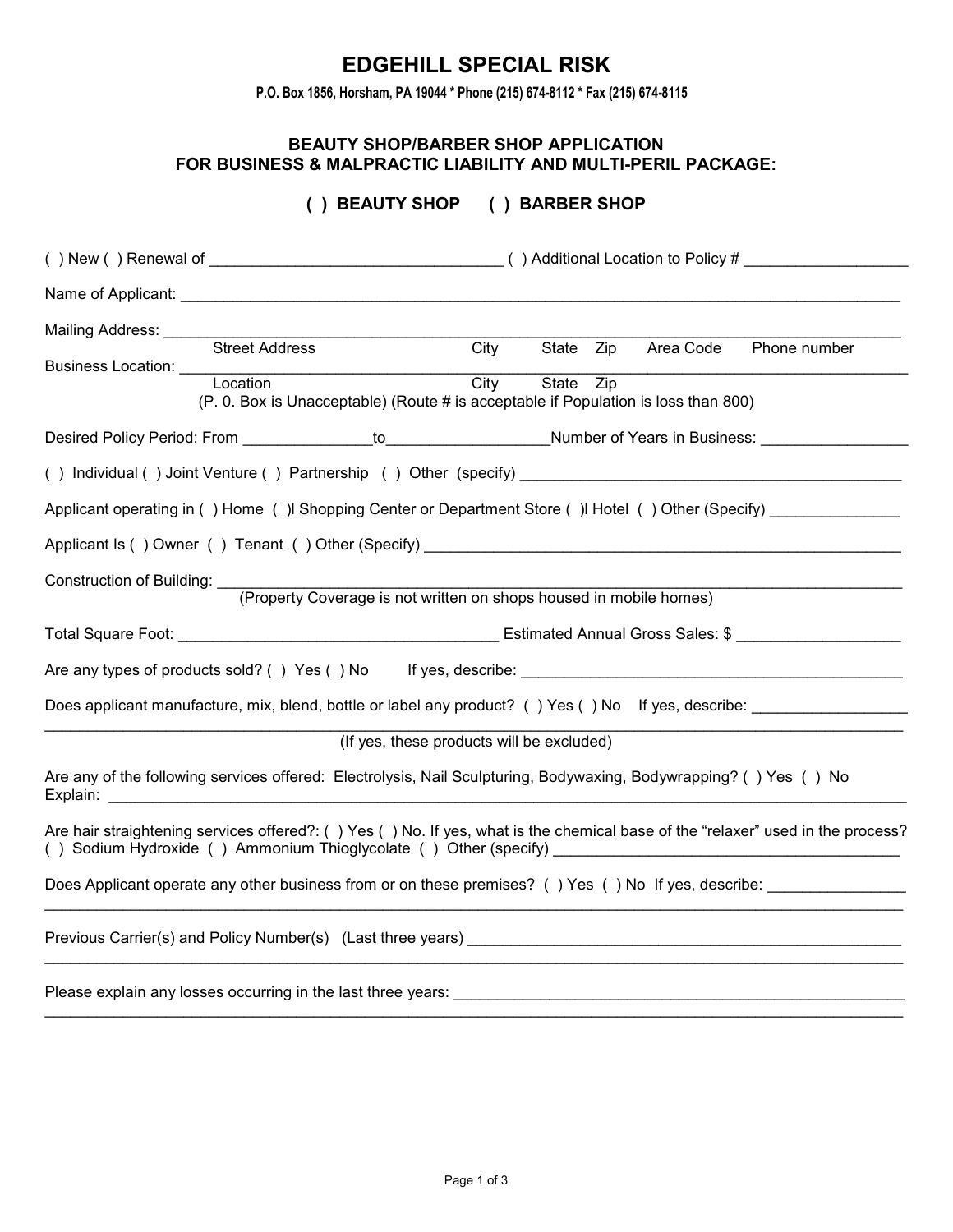| <b>COVERAGES</b>            | <b>LIMITS</b>                                             | <b>PREMIUMS</b>               |
|-----------------------------|-----------------------------------------------------------|-------------------------------|
| Liability                   | \$25,000 CSL () \$100,000 CSL () \$500,000 CSL            |                               |
| Desired Limits:             | () \$50,000 CSL () \$300,000 CSL () \$1,000,000 CSL       |                               |
| Owner-Operator              | Rate                                                      |                               |
|                             |                                                           | S                             |
| <b>Full-time Operators</b>  |                                                           |                               |
| (16 hours or more per week) |                                                           | $\mathbb{S}$ and $\mathbb{S}$ |
|                             |                                                           |                               |
| Part-time Operators         |                                                           | \$.                           |
|                             | () \$500 per Wig<br>$( )$ \$250 per Wig                   |                               |
| Wig Liability               | \$1,250 Aggregate<br>\$2,500 Aggregate                    | $\frac{1}{2}$                 |
| <b>Tanning Equipment</b>    | Operation must comply with "Sun Tanning Salon" Guidelines |                               |
| Liability                   |                                                           | \$.                           |
| <b>Additional Insured</b>   |                                                           |                               |
| (include address)           |                                                           | S                             |
| <b>Explain Interest</b>     |                                                           |                               |

## OPTIONAL MULTI-PERIL COVERAGES

| <b>COVERAGES</b>                  |                                | <b>PREMIUMS</b>                                                                                 |               |
|-----------------------------------|--------------------------------|-------------------------------------------------------------------------------------------------|---------------|
| <b>Building</b>                   | Amount: ____________________   | Minimum Premium for Combined<br><b>Buildings &amp; Business Personal</b><br>Property - \$100.00 | \$            |
| <b>Business Personal Property</b> | Amount: _____________________  |                                                                                                 | $\frac{1}{2}$ |
| <b>Exterior Grade Floor Glass</b> | $( )$ YES                      | ) NO                                                                                            | $\mathsf{S}$  |
| Loss of Business Income           | $( )$ \$50.00 Per Day          | () \$100.00 Per Day                                                                             | \$            |
| Increase Crime to \$500           | $( )$ YES                      | $( )$ NO                                                                                        | $\frac{1}{2}$ |
| Fire Legal Liability              | Amount: ___________________    | Maximum Amount \$50,000                                                                         | \$.           |
| Outdoor Signs                     | Value: _______________________ | x 3%                                                                                            | $$\sim$$      |
|                                   |                                | <b>TOTAL PREMIUM</b>                                                                            |               |
|                                   |                                |                                                                                                 | \$            |

Mortgagee or Loss Payee: \_\_\_\_\_\_\_\_\_\_\_\_\_\_\_\_\_\_\_\_\_\_\_\_\_\_\_\_\_\_\_\_\_\_\_\_\_\_\_\_\_\_\_\_\_\_\_\_\_\_\_\_\_\_\_\_\_\_\_\_\_\_\_\_\_\_\_\_\_\_\_\_\_\_\_\_\_\_

(Include complete address)  $\frac{1}{2}$  ,  $\frac{1}{2}$  ,  $\frac{1}{2}$  ,  $\frac{1}{2}$  ,  $\frac{1}{2}$  ,  $\frac{1}{2}$  ,  $\frac{1}{2}$  ,  $\frac{1}{2}$  ,  $\frac{1}{2}$  ,  $\frac{1}{2}$  ,  $\frac{1}{2}$  ,  $\frac{1}{2}$  ,  $\frac{1}{2}$  ,  $\frac{1}{2}$  ,  $\frac{1}{2}$  ,  $\frac{1}{2}$  ,  $\frac{1}{2}$  ,  $\frac{1}{2}$  ,  $\frac{1$